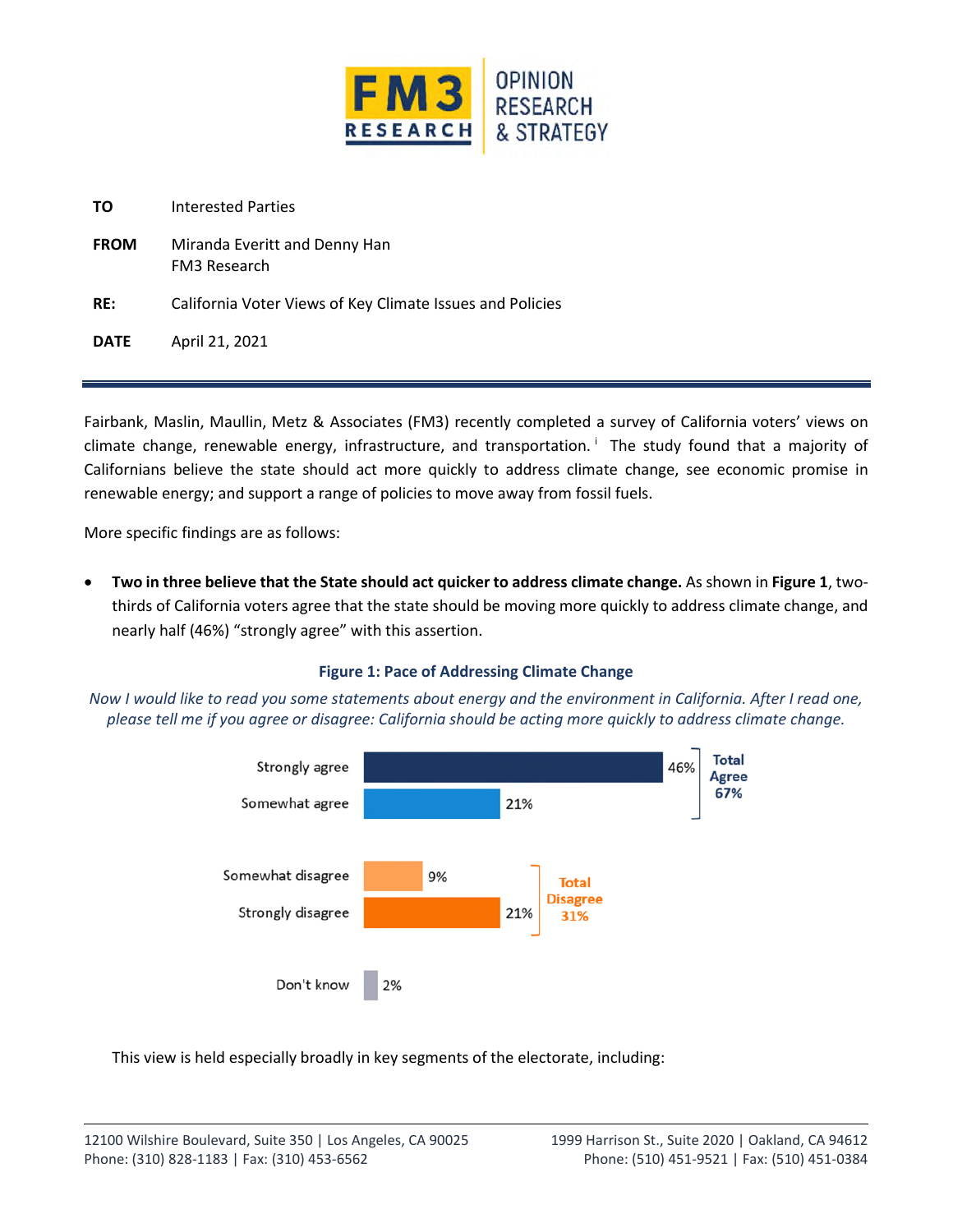

- 83% of African American voters, 83% of Asian and Pacific Islander voters, 75% of Latinx voters, and 64% of white voters;
- Nearly nine in ten Democrats (88%) and seven in ten independent voters (69%);
- 72% of women and 63% of men;
- 77% of voters under 50 and 63% of voters 50 and older;
- Women and men under 50 (82% and 71%, respectively); and
- 75% of urban residents, 70% of suburban residents, 59% of small-town residents, and 54% of rural residents.
- **Three in four view climate change as a serious problem for the state.** Seventy-five percent said they believed climate change is an "extremely," "very," or "somewhat serious" problem facing California and 38% categorize it an "extremely serious problem". Californians' perception of the gravity of climate change has been steadily increasing since 2012, when only 20% categorized climate change as "extremely serious."
- **Californians believe that renewable energy could provide the same or greater number and quality of jobs than the oil and gas industry.** As shown in **Figure 2** below, two thirds (66%) of voters agree that the renewable energy sector's potential for the number of jobs is equal to, or greater than, that of the fossil fuel industry's. A similar share believe that renewable can provide the same or better job quality (65%).

### **Figure 2: Job Potential of Renewable Energy Sector**

*Now I would like to read you some statements about energy and the environment in California. After I read one, please tell me if you agree or disagree.* 

| <b>Statement</b>                                                                                                                              | <b>Total</b><br><b>Agree</b> | Total<br><b>Disagree</b> |
|-----------------------------------------------------------------------------------------------------------------------------------------------|------------------------------|--------------------------|
| Renewable energy has the potential to provide the same or a greater<br>number of jobs for Californians as in oil and gas industries do today. | 66%                          | 28%                      |
| Renewable energy has the potential to provide the same or better<br>quality of jobs for Californians as in oil and gas industries do today.   | 65%                          | 27%                      |

Voters across most segments broadly believe that renewables can provide jobs of the same or higher quantity and quality, including:

- African American voters (83% and 65%, respectively), Latinx voters (75% and 77%), Asian American voters (74% and 73%), and white voters (63% and 61%);
- Women (69% in both cases) and men (63% and 62%);
- Voters under 50 (74% and 76%) and voters above 50 (60% and 57%);
- Women under 50 (81% and 80%) and men under 50 (68% and 72%);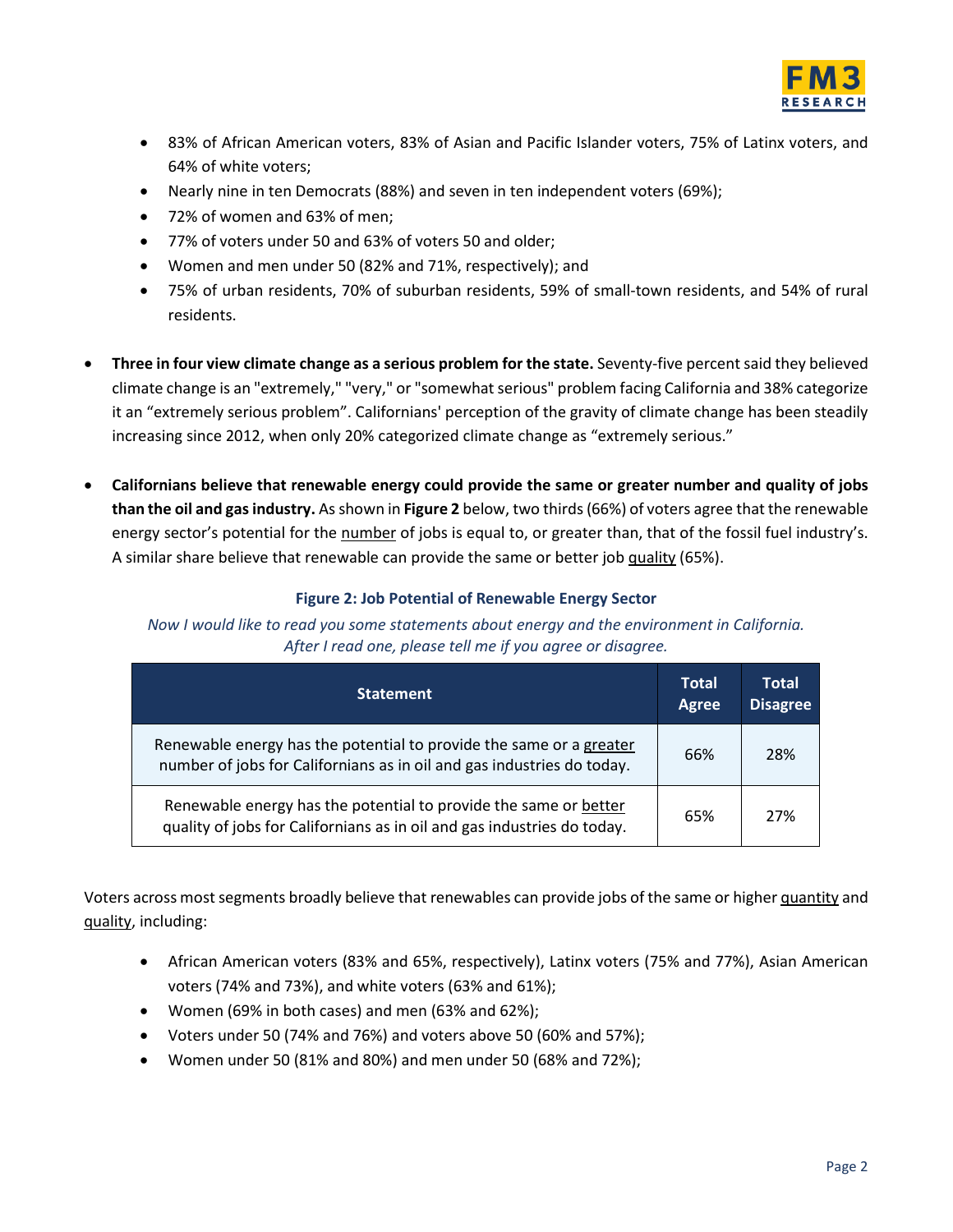

- Democrats (85% in both cases) and independent voters (69% and 65%); and
- Urban voters (74% and 78%), suburban voters (71% and 63%), and small-town voters (61% in both cases).
- **Majorities support a range of policies to move away from fossil fuels.** As shown in **Figure 3** below, support is most broad for providing energy upgrades to schools, libraries, and community centers. Voters also show a widespread willingness to fund clean transit infrastructure, wildlife protection, and water resilience through the issuing of bonds; as well as support for policies which bring clean energy to homes.

### **Figure 3: Clean Infrastructure Policies**

*Now I am going to read you a list of other potential policy proposals for California. After I read each one, please tell me whether it sounds like something you would support or oppose.* 

| <b>Policy</b>                                                                                                                        | <b>Total</b><br><b>Support</b> | Total<br><b>Oppose</b> |
|--------------------------------------------------------------------------------------------------------------------------------------|--------------------------------|------------------------|
| Upgrading public buildings like schools, libraries, and community<br>centers to be more energy efficient                             | 83%                            | 14%                    |
| Upgrading public buildings like schools, libraries, and community<br>centers to use renewable energy                                 | 80%                            | 18%                    |
| Issuing bonds to fund clean transportation infrastructure, wildfire<br>prevention, and water resilience                              | 74%                            | 22%                    |
| Creating policies that prioritize getting clean energy to low-income<br>households                                                   | 72%                            | 23%                    |
| Changing zoning codes to encourage construction of new homes and<br>businesses entirely powered by emission-free electric appliances | 62%                            | 32%                    |

- **Eighty-six percent also believe that providing rebates and incentives to help Californians upgrade energy efficiency is an important funding priority.** Sixty percent say that providing rebates and incentives is "extremely" or "very important."
- **A majority of Californians are concerned about vehicle pollution.** Seventy-nine percent believe pollution from cars is a serious problem, and half (50%) classify car pollution as an "extremely" or "very serious" problem.
- **Californians support a variety of zero-emission transportation policies.** As shown in **Figure 4** on the next page, broad majorities of voters back policies that would cut pollution near ports and warehouses, using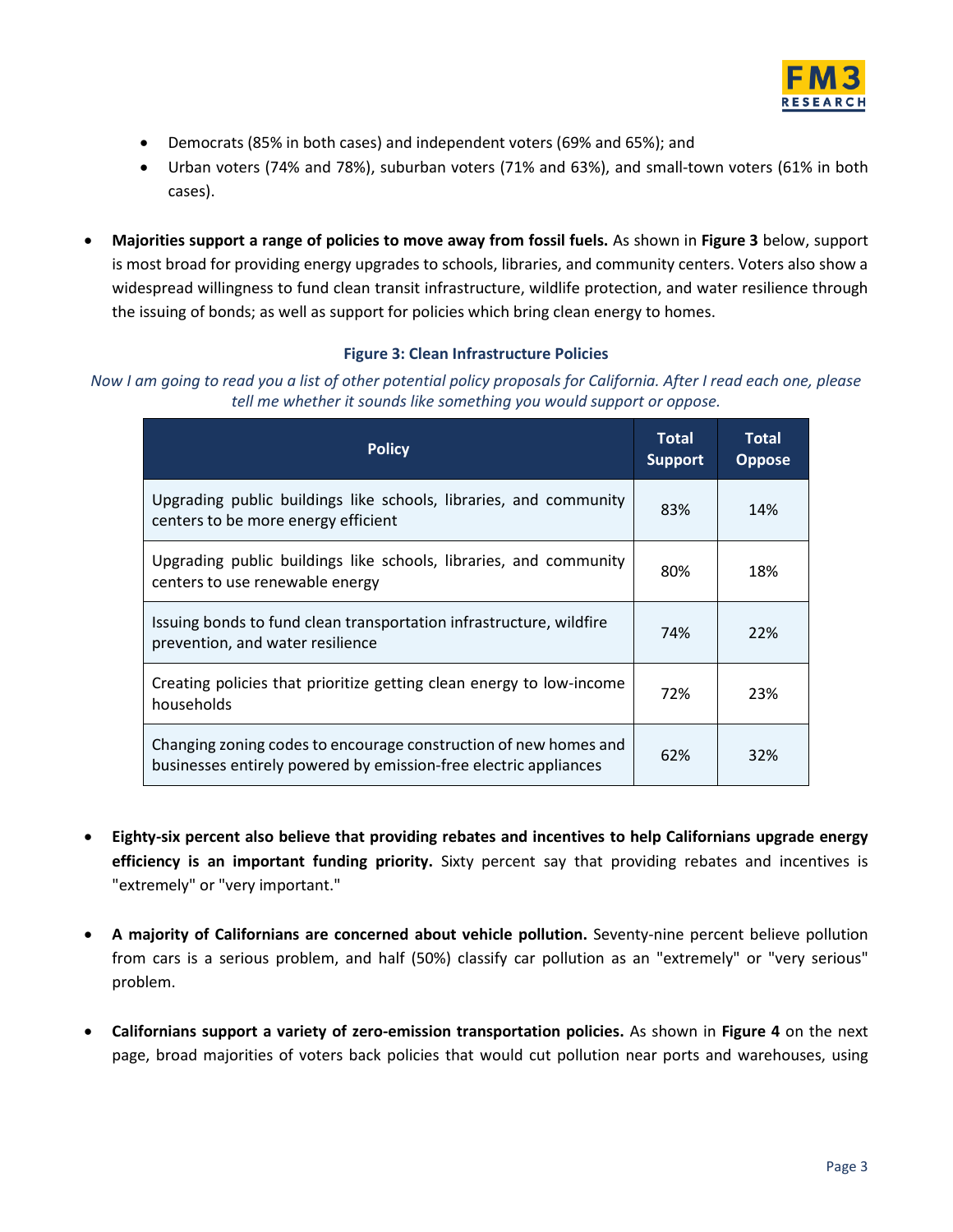

renewable energy sources at ports, and they specifically support transitioning to a zero-emissions truck and bus fleet within the next 15 years.

#### **Figure 4: Zero-Emission Transportation Policies**

*Now I am going to read you a list of other potential policy proposals for California. After I read each one, please tell me whether it sounds like something you would support or oppose.* 

| <b>Policy</b>                                                                                                                      | <b>Total</b><br><b>Support</b> | <b>Total</b><br><b>Oppose</b> |
|------------------------------------------------------------------------------------------------------------------------------------|--------------------------------|-------------------------------|
| Requiring large corporations to shift to zero-emission technologies<br>to cut pollution in neighborhoods near ports and warehouses | 70%                            | 25%                           |
| Transitioning to a zero-emissions truck and bus fleet by 2035                                                                      | 69%                            | 26%                           |
| Transitioning to renewable energy at ports, including plugging ships<br>into a renewable grid and using only zero-emissions trucks | 65%                            | 29%                           |

 **By an 11-point margin, voters see more harms from fossil fuel infrastructure than benefits.** Nearly half (48%) of voters believe that the harms caused by fossil fuel plants and infrastructure outweigh the benefits compared to over a third (37%) who believed the benefits are greater.

# **Figure 5: Costs and Benefits of Fossil Fuel Infrastructure**

*Like many things, fossil fuel plants and infrastructure have harms and benefits. For example, they are a source of local jobs and of pollution and public health harms. I am going to read you a pair of statements and I'd like you to tell me which one comes closer to your opinion.* 

| <b>Statement</b>                                                                            | % Chosen |
|---------------------------------------------------------------------------------------------|----------|
| Overall, the harms caused by fossil fuel plants and<br>infrastructure outweigh the benefits | 48%      |
| Overall, the benefits from fossil fuel plants and<br>infrastructure outweigh the harms      | 37%      |
| Both/Neither/Don't know                                                                     | 15%      |

 **By a 39-point margin, voters say that they are less likely to vote for a state legislator who accepts campaign contributions from fossil fuel companies.** Half of California voters (50%) say that they would be less likely to vote for their state legislator if that official took campaign funds from fossil fuel companies, compared to the 11% who said they are more likely vote for such a candidate.